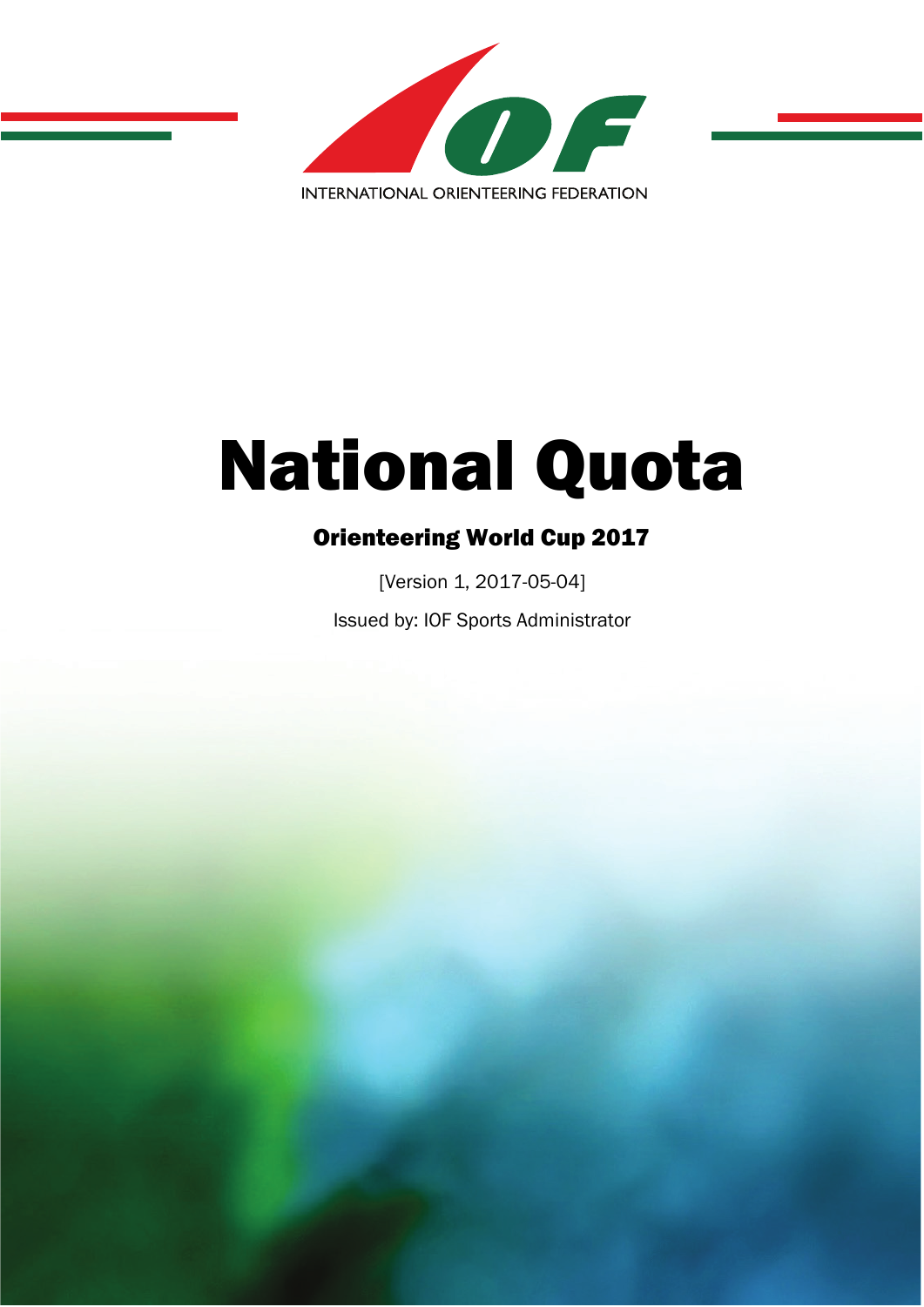

## Rules

The Rules can be found in the document "Special Rules for World Cup 2017" here:

<http://orienteering.org/foot-orienteering/rules/>

The program and current standings can be found here:

<http://ranking.orienteering.org/WorldCup?wcup=footo>

### National quotas for competitions 1, 2, 3, 7, 8, 9 and 10

The national quotas for competitions 1, 2, 3, 7, 8, 9 and 10 are based on the total points of the leading 10 athletes from each Federation in the IOF World Federation League tables (combined Sprint/Middle/Long) as published on 1st January 2017. Separate quotas will apply for men and women. The allocations for competitions 1, 2, 3, 7, 8, 9 and 10 will be:

- The top 6 nations get 8 places (see nations below).

- All other nations get 6 places.

A Federation may enter any runner irrespective of his/her position in the IOF World Rankings lists. Competitors entered for competition 3 must also be entered for competitions 1 and 2.

All 2016 individual World Champions shall be offered a wild card place in competitions 1, 2 and 3 provided they are selected by their Federation. All 2017 individual World Champions, provided they are selected by their Federations, shall be offered a wild card place in competitions 7, 8, 9 and 10. These wild card places shall be additional to the national quotas.

#### National quotas for competitions 4,5 and 6 (World Championship)

World Championship Quota Rules apply.

### IOF World Federation League tables (combined Sprint/Middle/Long) as published on 1st January 2017

#### Top 6 nations Women

Switzerland; Sweden; Finland; Norway; Russia; Czech Republic

#### Top 6 nations Men

Sweden; Switzerland; Norway; Finland; Czech Republic; France